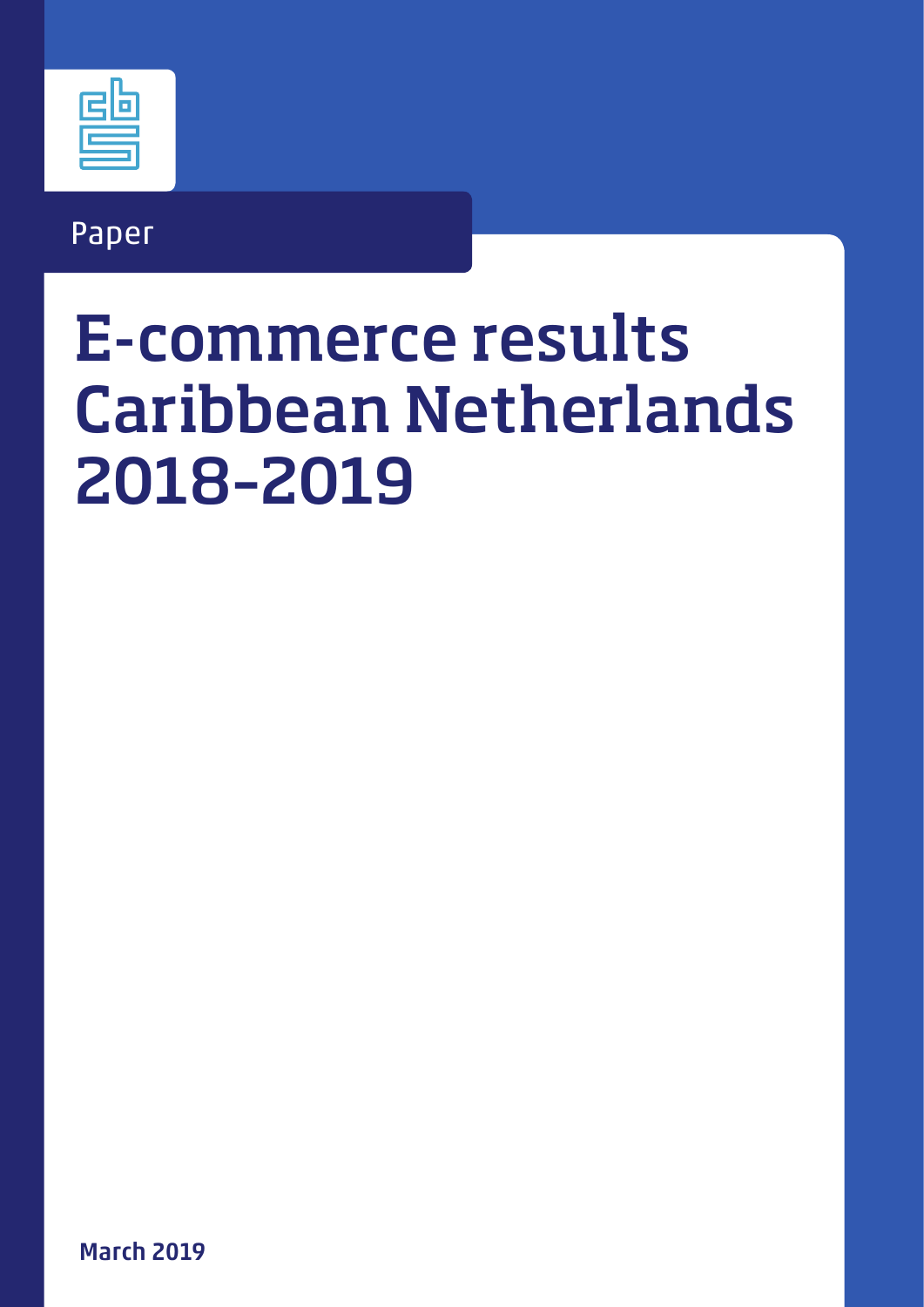### Inhoud

[Introduction](#page-2-0) 3 [E-commerce results: online purchases](#page-3-0) 4 [Problems placing an order](#page-5-0) 6 [Payment problems](#page-6-0) 7 [Problems with delivery/shipping](#page-7-0) 8 [E-commerce results: online sales](#page-8-0) 9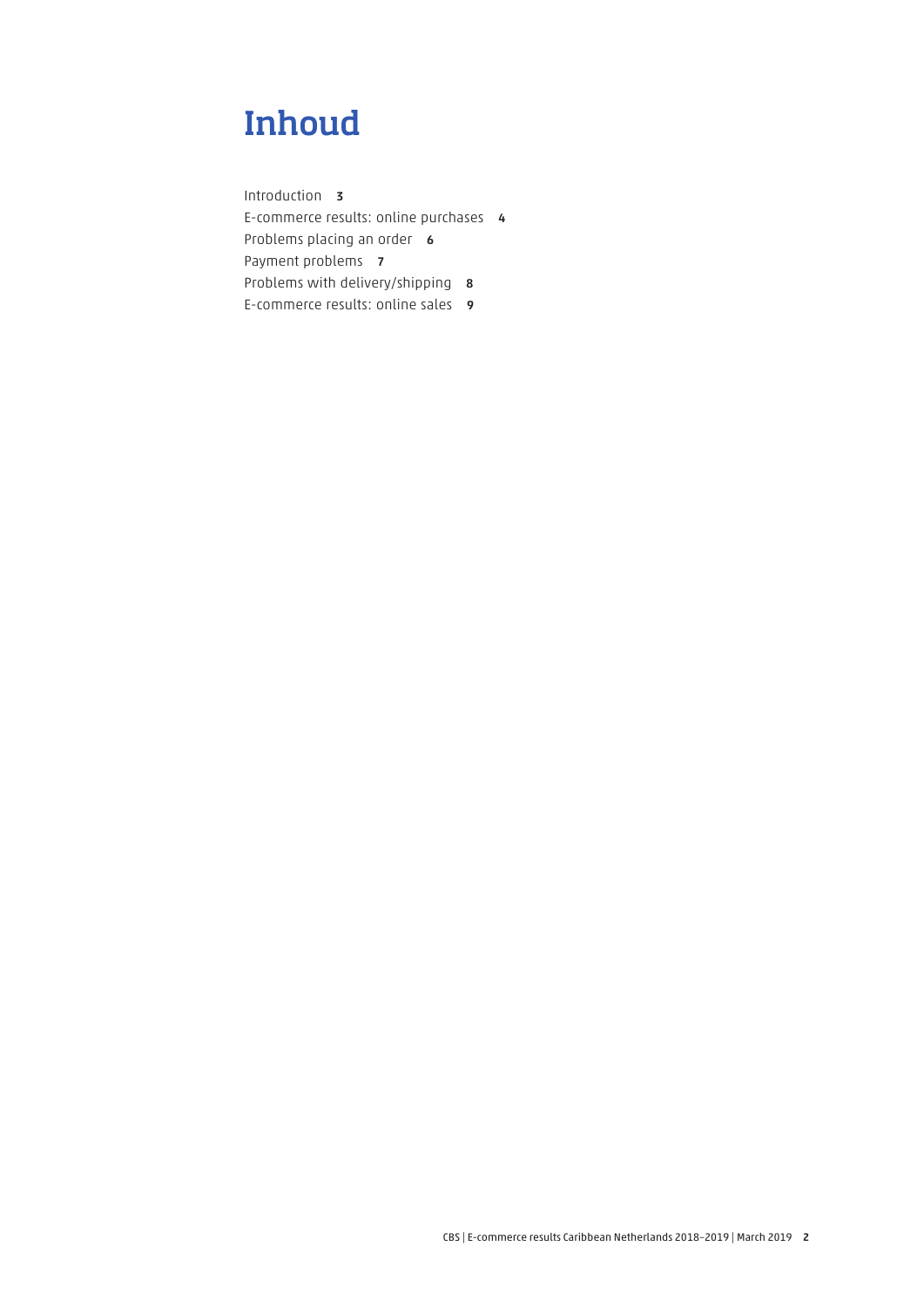# <span id="page-2-0"></span>Introduction

The Ministry of Economic Affairs has asked Statistics Netherlands (CBS) to conduct research into the use of e-commerce in the Caribbean Netherlands. This is a follow-up to a preliminary study that CBS conducted in 2017 in the Caribbean Netherlands. The previous study revealed that in the past a large proportion of companies encountered problems with regard to placing online orders, payments, delivery and selling goods or services online.

To obtain a more accurate picture of these problems, the Ministry asked CBS to carry out an additional phase of e-commerce research. The results of this study are presented in this paper.

The fieldwork was carried out between 20 November 2018 and 21 February 2019. Approximately 1,250 companies in the Caribbean Netherlands were contacted by telephone during this period. On the island of Bonaire, 1,000 companies were called. Approximately 120 and 130 companies were approached on Saba and St Eustatius respectively.

#### An outline of the results

- The response to the survey was as follows:
	- Bonaire: 25 percent
	- Saba: 55 percent
	- St Eustatius: 37 percent.
- Of the number of companies that responded on Bonaire, Saba and St Eustatius, 64 percent, 75 percent and 65 percent respectively had at some point ordered or attempted to order goods or services online using a website or an app.
- Of the companies that had ordered or attempted to order goods or services using a website or an app, 35 percent had experienced problems on Bonaire, 55 percent on Saba and 27 percent on St Eustatius.
- Per island, the most frequently reported problems when purchasing goods or services were as follows:
	- Bonaire: delivery problems (51 percent)
	- Saba: delivery problems (42 percent)
	- Saba: delivery problems (47 percent) and payment problems (40 percent).
- Of the companies that responded on Bonaire, Saba and St Eustatius, 29 percent, 26 percent and 14 percent respectively had at some point offered goods and/or services for sale via a website or an app.
- The most frequently reported problems in offering goods or services in the Caribbean Netherlands were as follows:
	- Problems offering payment options (50 percent)
	- Problems sending the order (32 percent).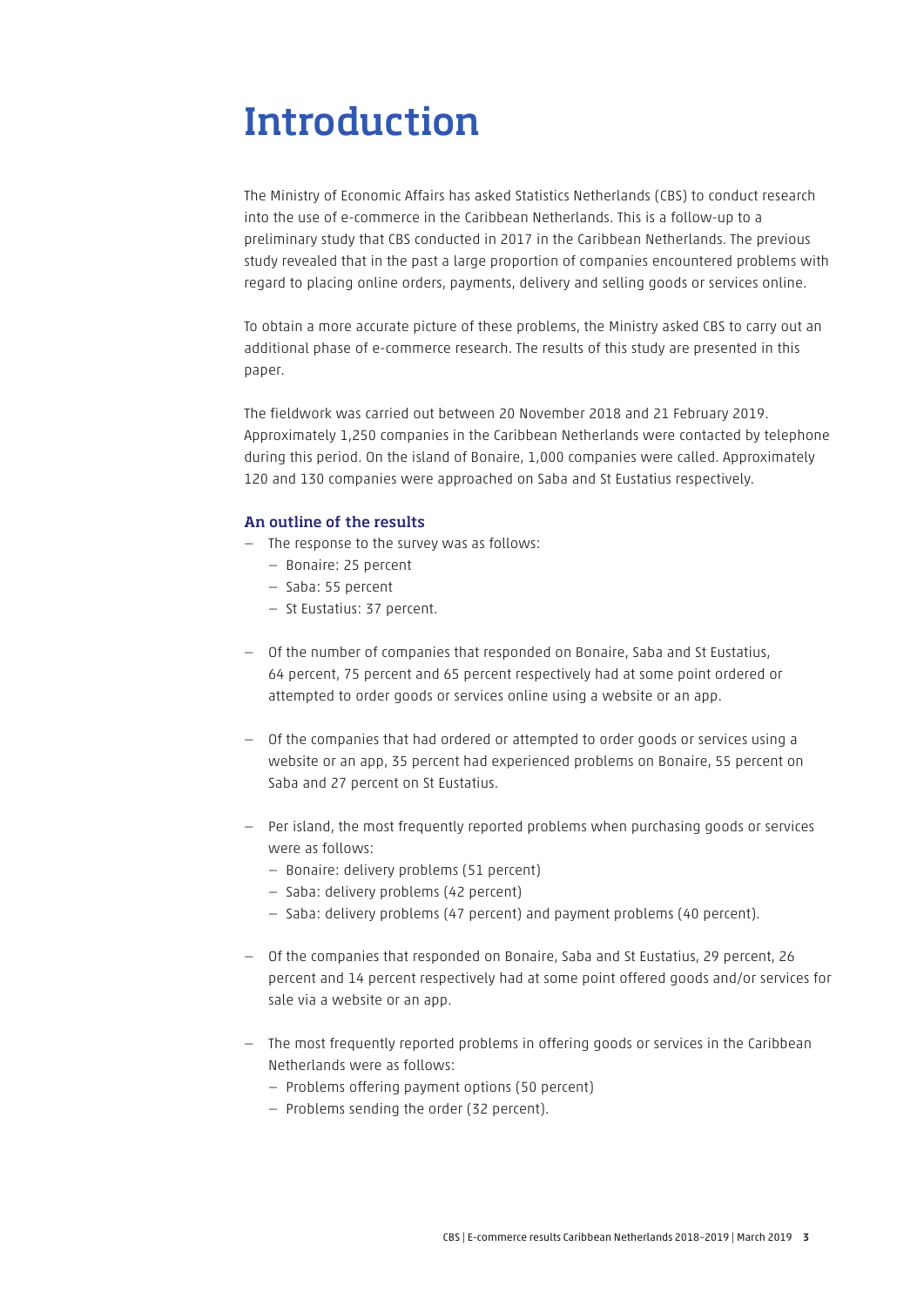### <span id="page-3-0"></span>E-commerce results: online purchases

Of the respondents on Saba, 75 percent had at some point attempted to place an order via a website or an app. On Bonaire this percentage was 64 percent and on St Eustatius 65 percent.



#### 1. Ever ordered goods or services via website or app

Source: CBS.

A number of the respondents who had ordered goods or services via a website or an app experienced problems. Overall, it can be said that the nature of the problems encountered do not differ greatly from island to island. On Saba, the number who reported problems ordering via a website or an app was highest: 55 percent of the respondents. This figure was significantly lower on the other two islands of the Caribbean Netherlands: 35 percent on Bonaire and 27 percent on St Eustatius.

It is also striking that on both Bonaire and St Eustatius, the majority of respondents did not report experiencing any problems ordering via a website or an app.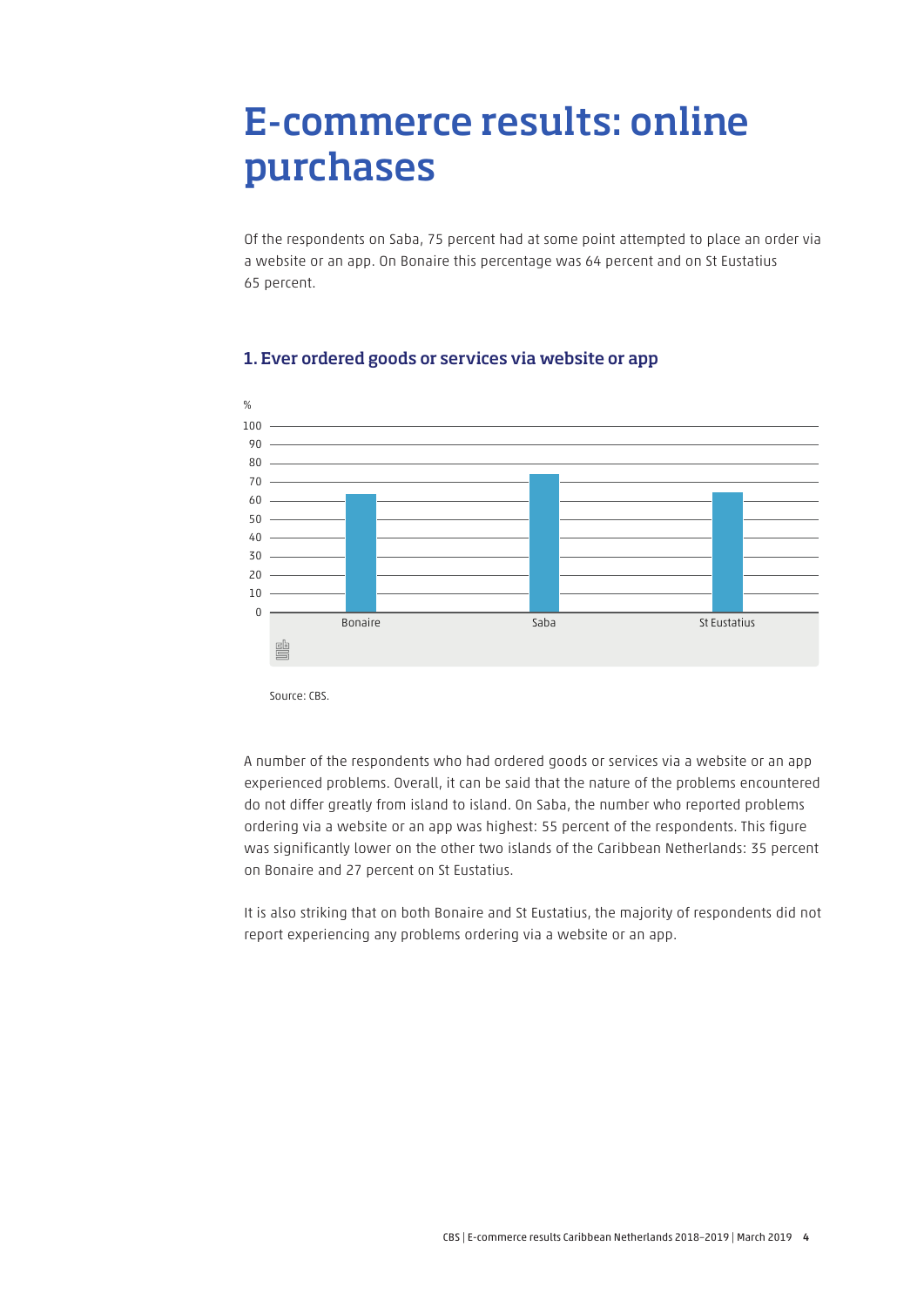

#### 2. Do you experience any problems?

Source: CBS.

#### 3. Which problems?

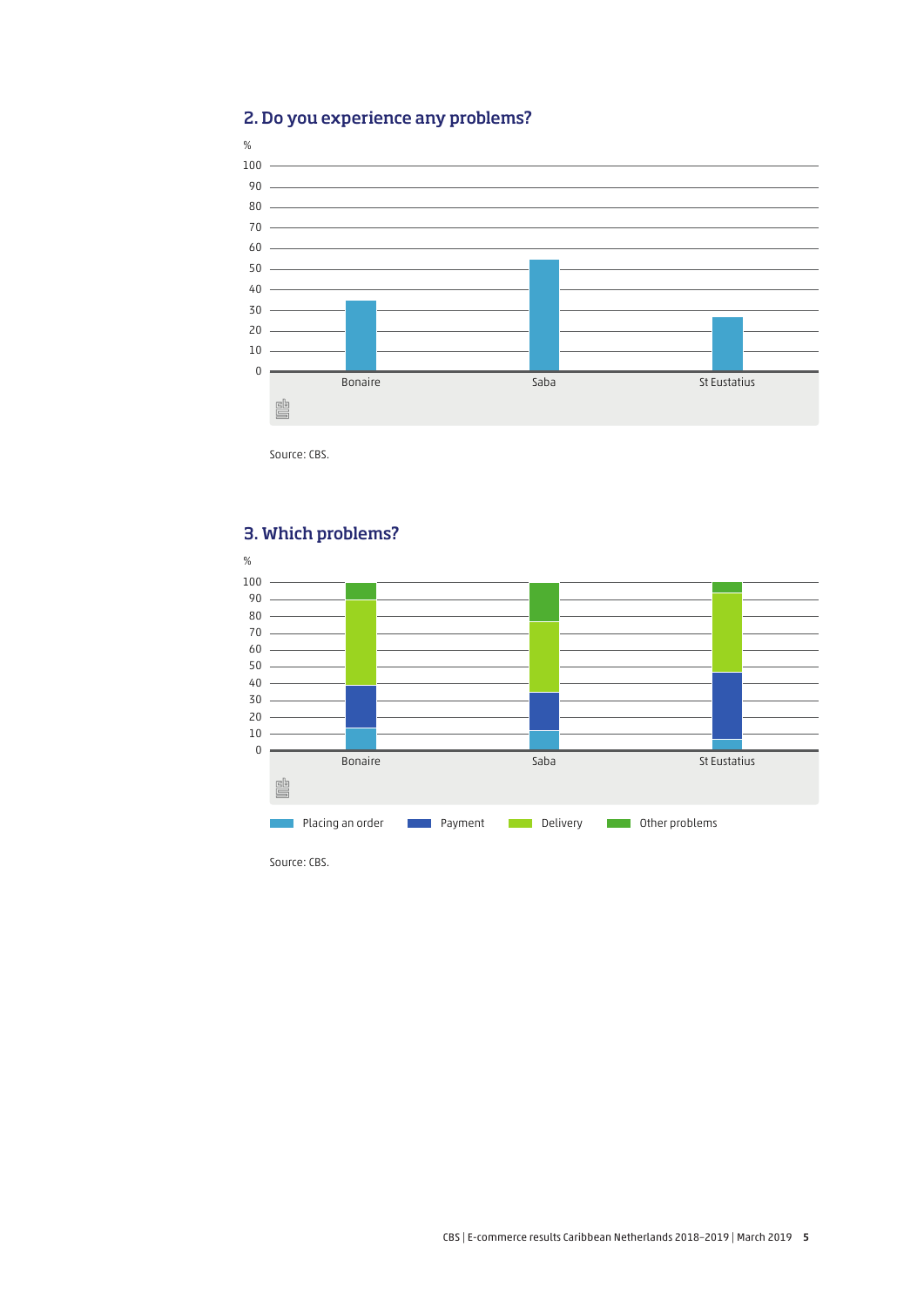# <span id="page-5-0"></span>Problems placing an order

The problems related to placing an order can be attributed to being unable to enter the correct destination. There are three reasons for this:

- 1. the island is not given as an option on a drop-down menu,
- 2. the three islands have been merged into a single option,
- 3. the necessity of entering a postal code in a required field.

On Bonaire, the largest percentage of respondents who experienced an ordering problem indicated that the correct island or an option for the Caribbean Netherlands or BES (short for Bonaire, St Eustatius and Saba) could not be selected. This problem was not reported by respondents on the other two islands. There, companies reported problems arising from the lack of a postal code in the Caribbean Netherlands. The respondents from Saba and St Eustatius also reported problems arising from the fact that the three public entities appear as a single option on the drop-down menu.



#### 4. Underlying causes for problems when placing order

Source: CBS.

From the survey, it cannot be determined whether these problems resulted in the product not being ordered. However, not appearing on international lists of countries and the lack of a postal code are experienced as problematic when placing an order.

Although respondents also mentioned ways to work around these problems, these cannot be regarded as genuine solutions.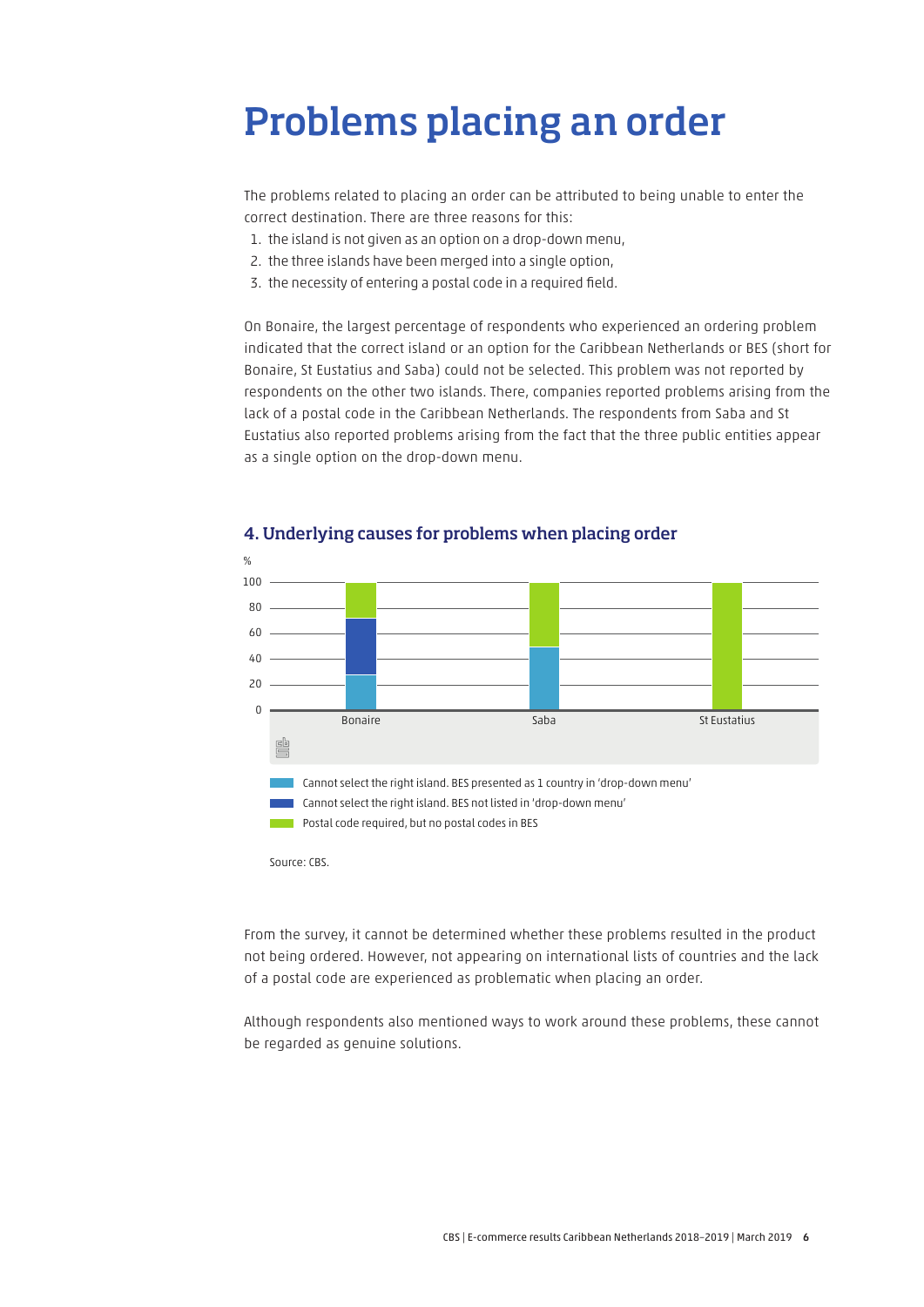### <span id="page-6-0"></span>Payment problems

Respondents also reported problems when paying for an order. Refusal to accept a locally issued credit card (i.e. issued on one of the three islands) was identified as a problem when paying for an order. Another problem mentioned was being unable to link a local bank account to a PayPal account.



#### 5. Underlying causes for payment problems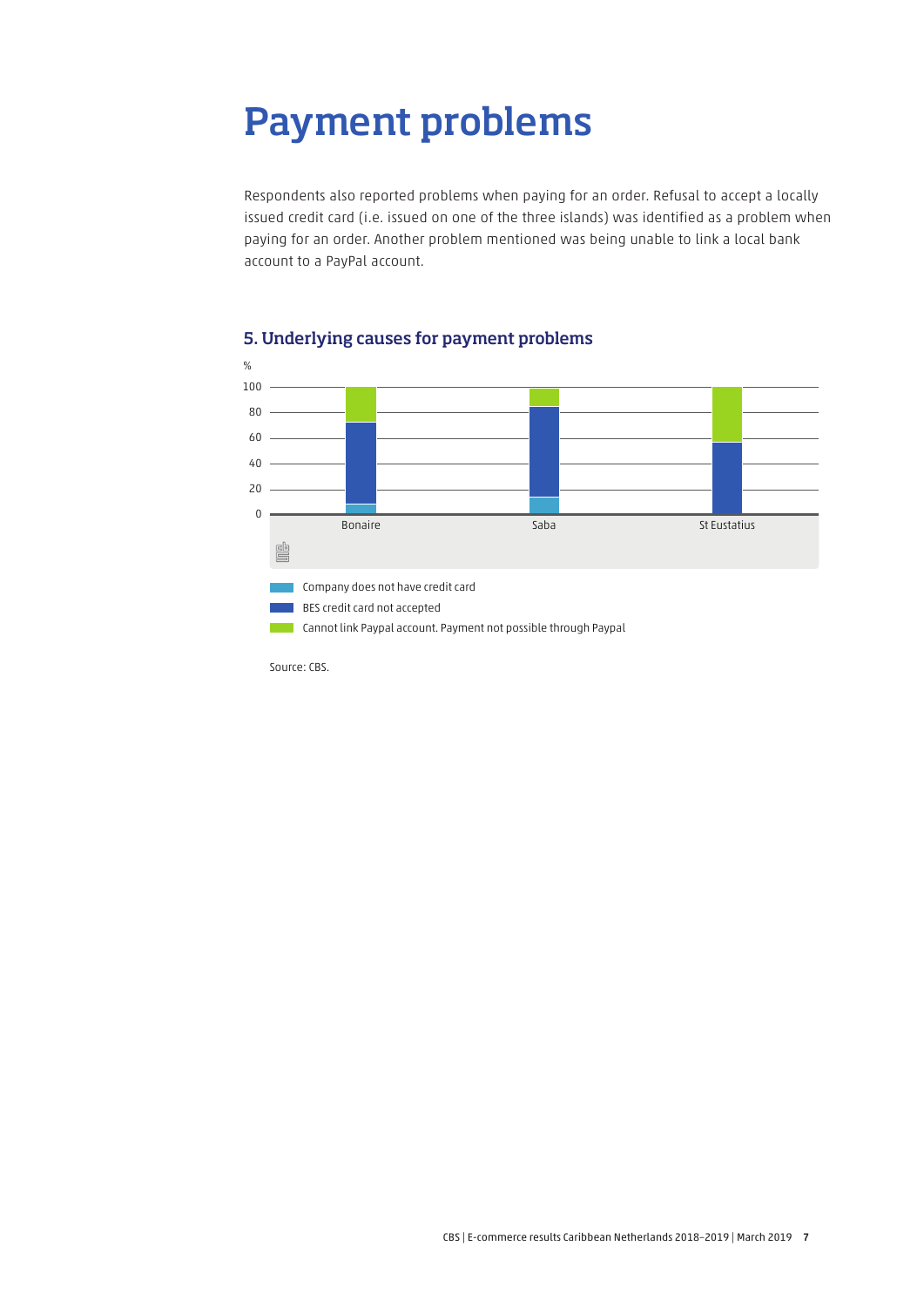# <span id="page-7-0"></span>Problems with delivery/ shipping

The problems experienced with regard to delivery differ greatly. The most frequently mentioned delivery problem was an excessive delay in receiving the goods once an order had been placed. Failure to deliver and incomplete delivery were other problems mentioned by the respondents.

Whether the cause of the delay lies with the supplier or the shipping company cannot be determined from the survey. But it is clear that it takes a long time for companies to receive the goods they have ordered.

Returning incorrect orders costs the respondent money, as these costs are not covered by the supplier. In addition, a new order may have to be placed as a result, which will costs yet more money to send.



#### 6. Underlying causes for delivery problems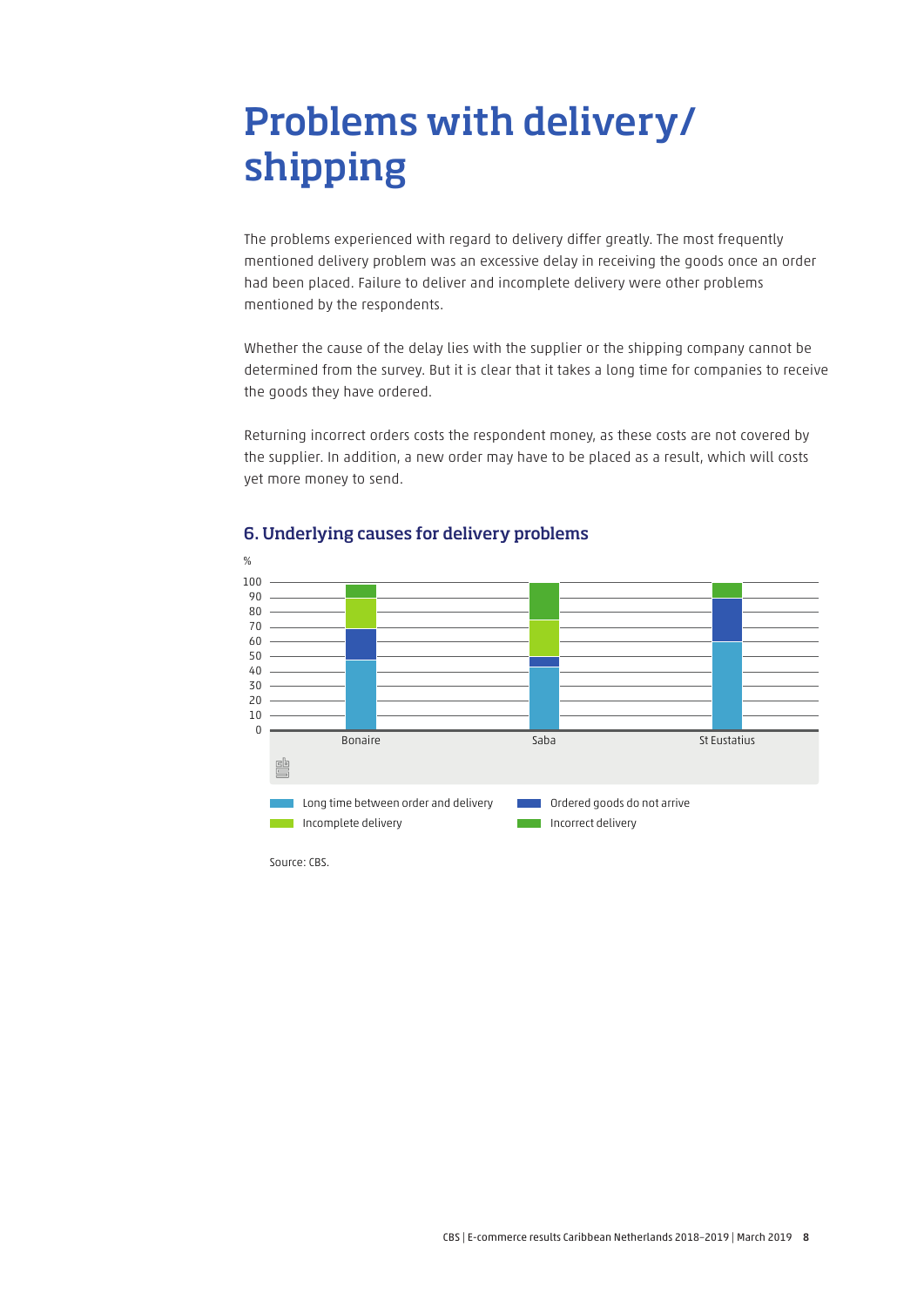### <span id="page-8-0"></span>E-commerce results: online sales

The question of whether respondents have ever offered their goods or services via a website or an app received far fewer positive responses than the question about online purchases.



#### 7. Ever provided goods or services via a website or app

Source: CBS.

Only 29 percent of the respondents on Bonaire indicated that they had ever offered goods or services via a website or an app. This percentage does not differ much from that on Saba, where 26 percent said they had at some point offered goods or services via a website or an app. This figure is 14 percent on St Eustatius.

The percentage of respondents who experienced problems when offering goods or services is also lower than in relation to sales: 25 percent on Bonaire, 28 percent on Saba and 14 percent on St Eustatius. The problems experienced by respondents in relation to sales are comparable to the problems they experience when purchasing via a website or an app, i.e. problems offering payment options via the website or an app and problems sending the order.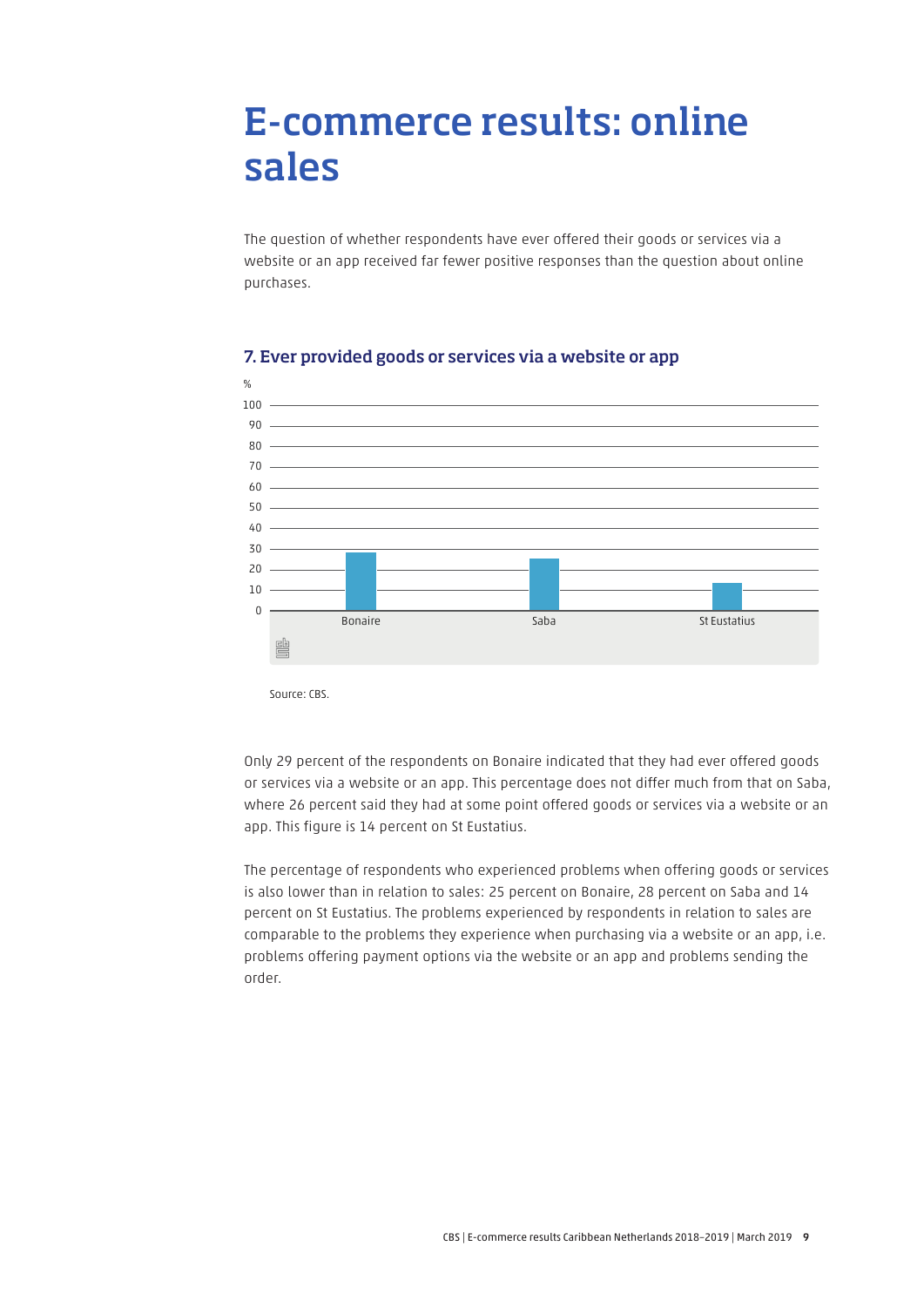#### 8. Which problems?